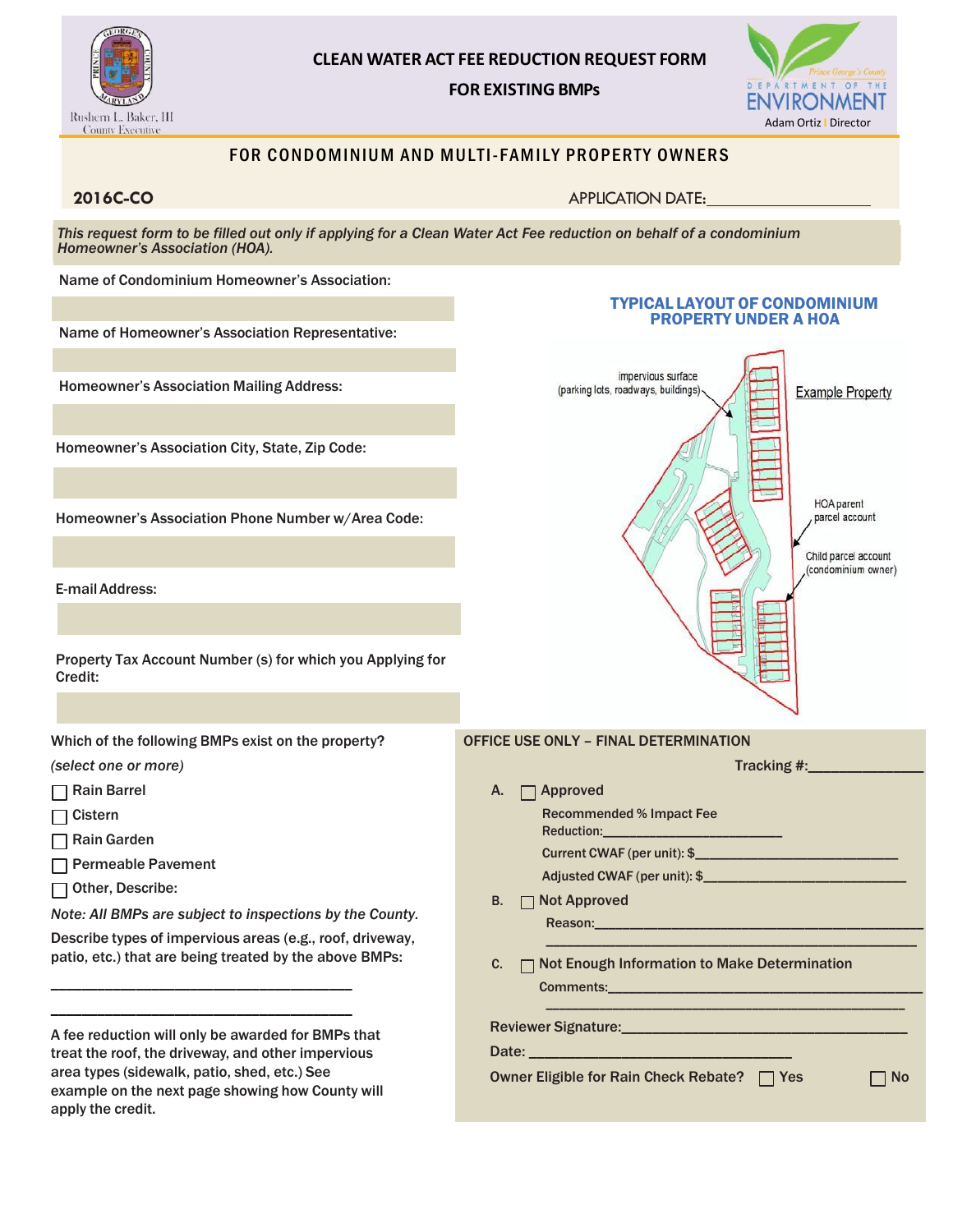

# **CLEAN WATER ACT FEE REDUCTION REQUEST FORM FOR EXISTING BMPs**



### FOR CONDOMINIUM AND MULTI-FAMILY PROPERTY OWNERS

**2016C-CO APPLICATION DATE:** 

Note: Prince George's County promotes on-site controls for water quality and groundwater recharge using Low Impact *Development/Environmental Site Design best management practice measures. The County awards credit for reducing up to 100% of the impact fee. See example on following page.*



# EXAMPLE OF HOW COUNTY APPLIES THE CREDITS

A condominium HOA has 30 individual condominium units and a total of 70 equivalent service units (ESUs; 1 ESU = 2,465 sq.ft.) of impervious area on the combined parcels, including sidewalks, parking lots, patios and buildings. The Impact Fee is calculated as 70 ESUs \* \$20.90 / 30 accounts = \$48.77 for each condominium unit. The Administrative Fee is \$20.58 for each condominium unit. Therefore, their total Clean Water Act Fee is \$48.77 + \$20.58 = \$69.35 per account. The HOA applies for a fee reduction for an existing rain garden on the property that treats the parking lot. Based on the type of impervious area treated, the County determines that the HOA qualifies for a 50% reduction in their impact fee (see Table A below). Their adjusted fee is calculated as:

Adjusted Impact Fee = (70 ESUs \* \$20.90 – 50%) / 30 accounts = \$24.38 per condominium unit

Administrative Fee = \$20.58

Total Adjusted Fee = \$24.38 + \$20.58 = \$44.96 for each condominium unit

Table A: Fee Reduction Table for Existing BMP(s) on Single-Family Residential Properties

| <b>Type of Impervious Area</b>               | % Reduction in Impact<br>Fee if Fully Treated* | <b>Example BMPs needed to fully</b><br>treat impervious area runoff |
|----------------------------------------------|------------------------------------------------|---------------------------------------------------------------------|
| <b>Roof</b>                                  | 40%                                            | Rain Barrel at each downspout                                       |
| <b>Driveway</b>                              | 50%                                            | Permeable Pavement, Rain Garden                                     |
| Other (sidewalk, shed, patio, pool,<br>etc.) | 10%                                            | <b>Rain Garden</b>                                                  |

\* Note that the administrative fee (\$20.58) still applies to all accounts. Note that multiple BMPs may be required to fully treat an impervious area type.